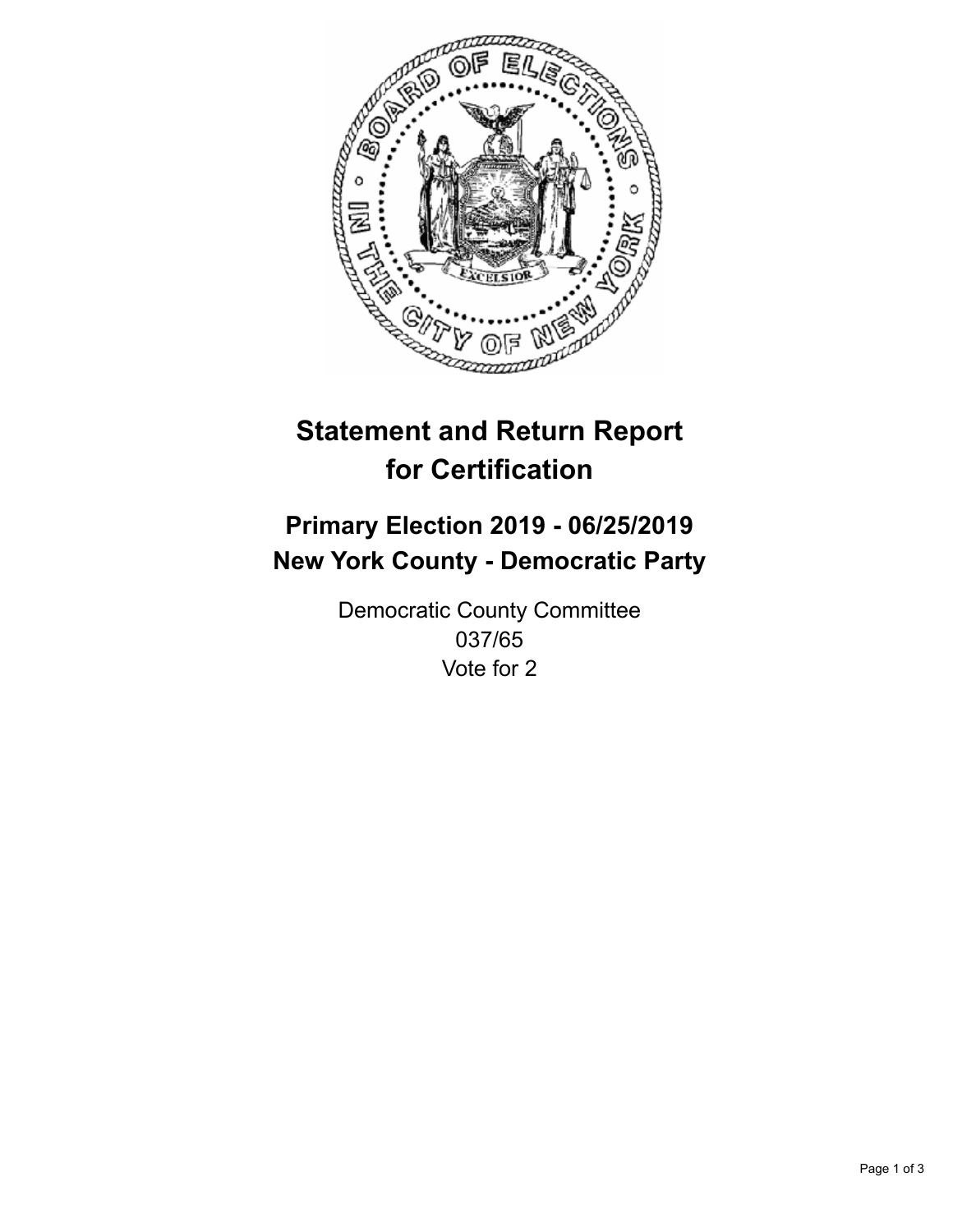

## **Assembly District 65**

| <b>PUBLIC COUNTER</b>                                    | 28 |
|----------------------------------------------------------|----|
| <b>MANUALLY COUNTED EMERGENCY</b>                        | 0  |
| ABSENTEE / MILITARY                                      | 0  |
| AFFIDAVIT                                                |    |
| <b>Total Ballots</b>                                     | 29 |
| Less - Inapplicable Federal/Special Presidential Ballots | 0  |
| <b>Total Applicable Ballots</b>                          | 29 |
| <b>TANYA CASTRO</b>                                      | 19 |
| <b>AIXA TORRES</b>                                       | 11 |
| ALICE CANCEL                                             | 11 |
| <b>Total Votes</b>                                       | 41 |
| Unrecorded                                               | 17 |